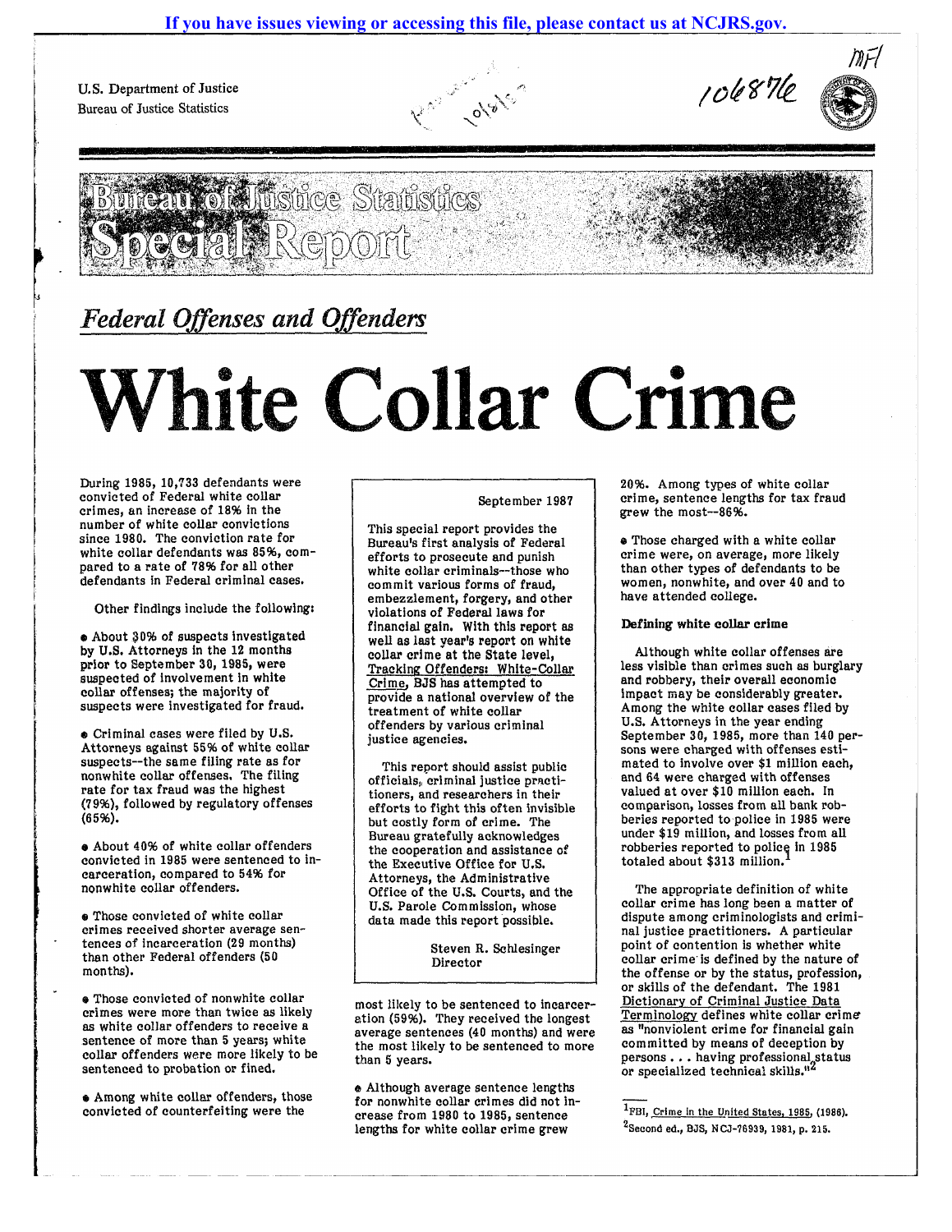#### Definitions of white collar crimes

 $\overline{\mathbf{r}}$ 

**ANY RESERVED BY THE RESIDENCE** 

**CONTRACTORS** 

Counterfeiting--the manufacture or attempted manufacture of a copy or imitation of a negotiable instrument with value set by law or convention, or possession of such a copy without authorization and with intent to defraud by claiming the genuineness of the copy. Federal laws prohibit counterfeiting U.S. coins, currency, and securities; foreign money; domestic or foreign stamps; and official seals and certificates OP Federal departments or agencies.

Embezzlement-the misappropriation, misapplication, or illegal disposal of property entrusted to an individual with intent to defraud the legal owner or intended beneficiary. Embezzlement differs from fraud in that it involves a breach of trust that existed between the victim and the offender, for example, an army supply officer who sold Government property for personal profit.

Table 1. Federal white collar crime convictions, 1985

Forgery--the alteration of something written by another person or writing something that purports to be either the act of another or to have been executed at a time or place other than was in fact the case.

19 TSK A SING YRINGAN

**Market School (Start School** 

**Maria Adam** 

Fraud--the intentional misrepreser.· tation of fact to unlawfully deprive a person of his or her property or legal rights, without damage to property or actual or threatened injury to persons. Perjury--a false statement under oath--is not included in the category of fraud.

White collar regulatory offenses--the violation of Federal regulations and la ws other than those listed above that meet the definition of white collar crime and that were typically classified by U.S. Attorneys as white collar offenses.

Source: Based on Dictionary of Criminal Justice Data Terminology, 2nd edition, BJS, NCJ-76939, 1981.

More recently, the November 1986 BJS Special Report Tracking Offenders: White-Collar Crime, which discusses processing of white collar offenders at the State level, adopts a definition focusing on the nature of the offense because data on the professional status or skills of offenders are not routinely available. It defines white collar crime as "nonviolent crime for financial gain committed by deception."

To ensure maximum comparability among BJS Special Reports, this report also defines white collar crime on the basis of offense characteristics. Five categories of Federal offenses, which in general were consistently recorded as white collar crimes by U.S. Attorneys in their data records, are presented here: fraud, forgery, embezzlement, counterfeiting, and certain regulatory offenses. Each category of white collar crime includes a number of more specific Federal offenses. (See box for crime definitions and table 1 for a breakdown of white collar crime categories by convictions in 1985.)

With the exception of Federal offenses that do not have State-level counterparts, the crime categories presented here generally correspond to the categories used in the earlier BJS report.

#### Treatment of white collar crime

# *Investigations* and *case filings*

Investigations and other activities requiring over 1 hour's attention by an Assistant U.S. Attorney are classified as "matters" by U.S. Attorneys. Almost one-third (3096) of all suspects in criminal matters investigated during the year ending September 30, 1985, were suspected of white collar crimes (table 2). Eighteen percent of all suspects Investigated were suspected of fraud; 6% were suspected of embezzlement; 5%, of forgery or counterfeiting; and 296, of white collar violations of Federal regulatory statutes.

3Tracking Offenders: White-Collar Crime, BJS Special Report, NCJ-102867, November 1986.

<sup>4</sup>The Executive Office of the U.S. Attorney reports that In fiscal year 1985 there were more than 26,600 "Immediate declinations" that dId not qualify as crIminal matters, about a thIrd Involving white collar offenses.

|                                  | Convictions |        |  |
|----------------------------------|-------------|--------|--|
| Offense                          | Percent     | Number |  |
| Fraud                            | 100%        | 5,972  |  |
| Tax                              | 20          | 1,204  |  |
| Lending and credit               | 9           | 540    |  |
| Wire and mail                    | 24          | 1,428  |  |
| Other <sup>8</sup>               | 47          | 2,800  |  |
| Embezzlement                     | 100%        | 1,753  |  |
| Bank                             | 48          | 842    |  |
| Government                       | 10          | 173    |  |
| U.S. Postal Service              | 18          | 313    |  |
| Other <sup>D</sup>               | 24          | 425    |  |
| Forgery                          | 100%        | 2,014  |  |
| U.S. Government documents        | 79          | 1,594  |  |
| U.S. Postal Service              | 8           | 152    |  |
| Securities                       | 13          | 254    |  |
| Other                            | 1           | 14     |  |
| Counterfeiting                   | 100%        | 503    |  |
| White collar regulatory offenses | 100%        | 491    |  |
| Import and export <sup>e</sup>   | 26          | 127    |  |
| Antitrust                        | 23          | 114    |  |
| Transportation                   | 23          | 113    |  |
| Food and drug                    | 17          | 84     |  |
| Labor                            | 8           | 37     |  |
| Agriculture and agricultural     |             |        |  |
| materials                        | 3           | 16     |  |
| Total white collar convictions   | 100%<br>ь   | 10,733 |  |

Note: Data include cases brought by U.S. <sup>D</sup>Includes labor organizations, Indian tribal<br>Attorneys and the Criminal Division of the organizations, and other federally protecte Department of Justice.<br> $a_{\text{Includes false claims and statements}}$ 

ally also false.<br>  $a_{\text{Includes}}$  cludes false claims and statements; clncludes customs violations and export of directions and export of directions of directions and export of directions and statements; covernment program fra bankruptcy, commodities, securities, passports, or citizenship; and conspiracy to defraud.

organizations, and other federally protected

restricted defense materials and information;<br>does not include drug offenses.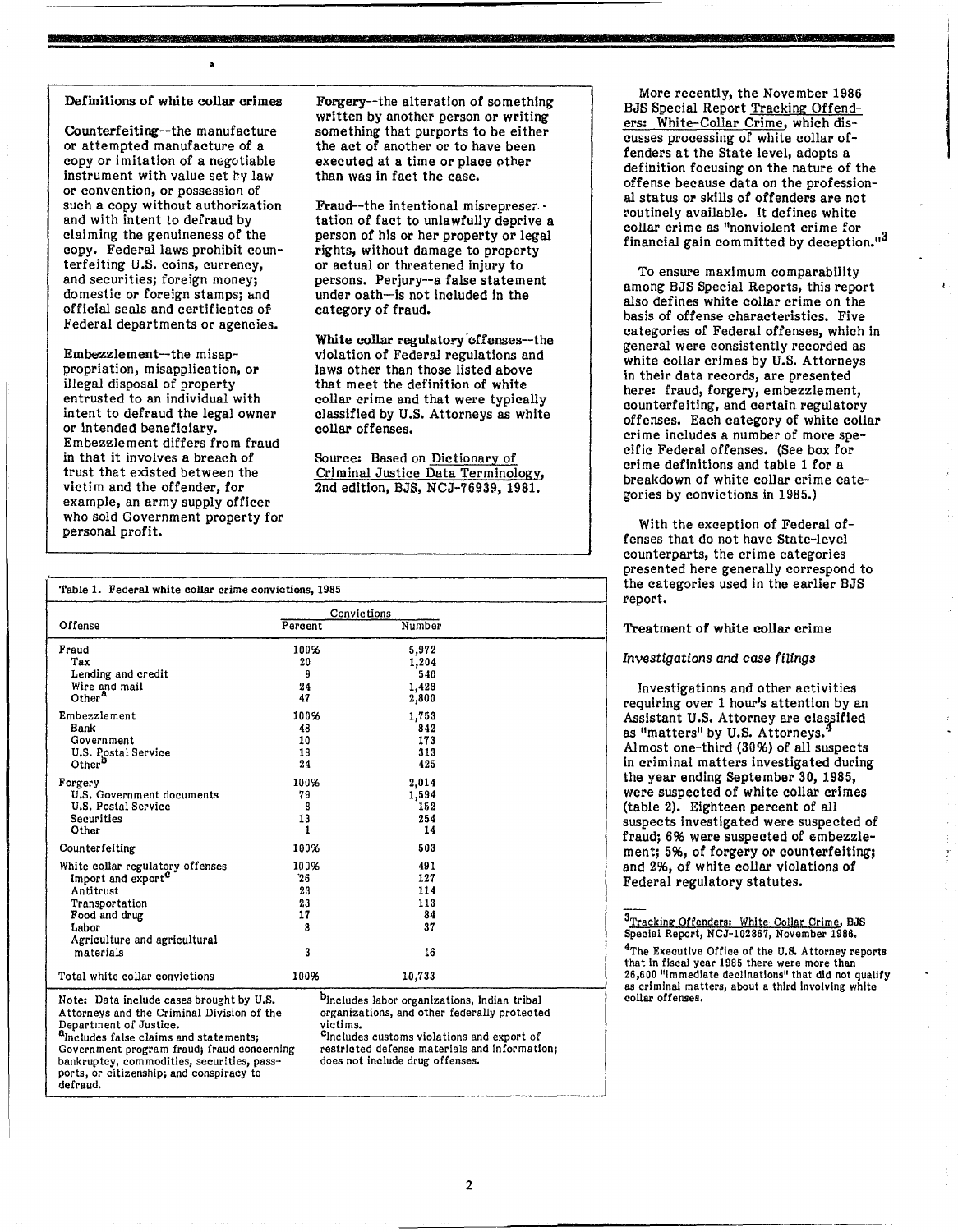Criminal cases were filed against 55% of the suspects investigated in all white collar matters closed by U.S. Attorneys in the year ending September 30, 1985 (table 3). During the same period criminal cases against nonwhite collar suspects were filed at about the same rate. Cases were filed at the highest rates against those suspected of tax fraud (79%) and regulatory offenses (6596).

**IF 1M' IN THE UNITED STATES AND DESCRIPTIONS OF A LICENSE OF A LICENSE OF A LICENSE OF A LICENSE OF A LICENSE** 

I'

r-------.--------------------------------------------------------------------

U.S. Attorneys declined prosecution of 4096 of suspects in white collar criminal matters, compared to 2696 of suspects in nonWhite collar matters during this period. At present it is not possible to track declined cases to determine whether they were subsequently prosecuted at the State or local level.

Criminal matters involving minor offenses or misdemeanors may also be referred to a U.S. Magistrate for disposition. During this same period, 596 of suspects in white collar matters were referred to U.S. Magistrates, in contrast to 2096 of suspects in nonwhite collar matters. A major reason for this difference is that nonwhite collar crimes include a number of offenses, such as trespassing, that are routinely handled by magistrates.

| Table 2. Suspects investigated in<br>matters received by U.S. Attorneys,<br>October 1, 1984, to September 30, 1985 |                                                              |      |  |  |  |  |  |
|--------------------------------------------------------------------------------------------------------------------|--------------------------------------------------------------|------|--|--|--|--|--|
| Offense                                                                                                            | Suspects investigated<br>$N$ <sup>c</sup> $m$ ber<br>Percent |      |  |  |  |  |  |
| All offenses                                                                                                       | 80,949                                                       | 100% |  |  |  |  |  |
| White collar                                                                                                       | 24,507                                                       | 30%  |  |  |  |  |  |
| Tax fraud                                                                                                          | 2,013                                                        | 2    |  |  |  |  |  |
| Lending and                                                                                                        |                                                              |      |  |  |  |  |  |
| credit fraud                                                                                                       | 1,398                                                        | 2    |  |  |  |  |  |
| Wire fraud                                                                                                         | 3,919                                                        | 5    |  |  |  |  |  |
| Other fraud <sup>a</sup>                                                                                           | 7,251                                                        | 9    |  |  |  |  |  |
| Embezzlement                                                                                                       | 4,921                                                        | 6    |  |  |  |  |  |
| Forgery/counter-<br>feiting'<br>Regulatory                                                                         | 3,719                                                        | 5    |  |  |  |  |  |
| offenses                                                                                                           | 1,286                                                        | 2    |  |  |  |  |  |
| Nonwhite collar                                                                                                    | 46,942                                                       | 58%  |  |  |  |  |  |
| Conspiracy and<br>undifferentiated<br>offenses $^\mathtt{c}$                                                       | 9,500                                                        | 12%  |  |  |  |  |  |
| See note a, table 1.<br><b>b</b> Data do not permit separate classification                                        |                                                              |      |  |  |  |  |  |

f

of forgery and counterfeiting suspects. <sup>c</sup>Cannot be classified as white collar or non-<br>white collar.

#### Pretrial detention and release

**h** 

According to the Bail Reform Act of 1984, offenders awaiting trial are released either on their own recognizance or on execution of an unsecured bond, unless it is determined that these measures will not reasonably assure their appearance at trial or will endanger the safety of the community. The act further requires that the individual be detained prior to trial if, at a formal hearing, a determination is made that his or her court appearance or the public safety cannot be assured through pther means, such as posting bail.

The extent to which the act was fully implemented during calendar year 1985 is not clear. It appears, however, that pretrial detention was less likely for persons arrested for white collar offenses than for those arrested for other offenses. Among defendants interviewed by the Pretrial Services Agency in 1984 and 1985, 396 of those arrested

for white collar offenses were held without bail, compared to  $9\%$  of persons arrested on all other charges. Persons charged with white collar offenses were also less likely to be detained 2 or more days prior to trial (1096) than were defendants charged with nonwhite collar offenses (3296) (table 4).

,

•

Further, white collar defendants interviewed who were released prior to trial were substantially more likely than nonWhite collar defendants to be released on their own recognizance (3196 vs. 18%); they were substantially less likely to be required to provide bail (13% vs. 3796).

5Except as noted, all years cited refer to calendar years.

|                          |       |                                            |                              | Percent of suspects in matters closed by U.S. Attorney |
|--------------------------|-------|--------------------------------------------|------------------------------|--------------------------------------------------------|
| Offense                  | Total | Case filed<br>in U.S.<br>District<br>Court | Prosecu-<br>tion<br>declined | Referred<br>to U.S.<br>Magistrate<br>for disposition   |
| All offenses             | 100%  | 55%                                        | 29%                          | 16%                                                    |
| White collar             | 100%  | 55%                                        | 40%                          | 5%                                                     |
| Tax fraud                | 100   | 79                                         | 20                           | 2                                                      |
| Lending and credit fraud | 100   | 43                                         | 56                           |                                                        |
| Wire fraud               | 100   | 48                                         | 48                           |                                                        |
| Other fraud*             | 100   | 49                                         | 47                           |                                                        |
| Embezzlement             | 100   | 59                                         | 35                           | 6                                                      |
| Forgery/counterfeiting   | 100   | 61                                         | 32                           |                                                        |
| Regulatory offenses      | 100   | 65                                         | 27                           | 8                                                      |
| Nonwhite collar          | 100%  | 54%                                        | 26%                          | 20%                                                    |

Table 4. Frequency and conditions of pretrial release for Federal defendants, 1984-85

|                                                                                                                 |       | Percent of defendants who were: |                                   |                                                                                                                                                   | Percent of released defendants<br>who were released on: |                        |                         |  |
|-----------------------------------------------------------------------------------------------------------------|-------|---------------------------------|-----------------------------------|---------------------------------------------------------------------------------------------------------------------------------------------------|---------------------------------------------------------|------------------------|-------------------------|--|
| Offense                                                                                                         | Total | Not<br>detained <sup>8</sup>    | Detained <sup>b</sup>             |                                                                                                                                                   | Own<br>recog-<br>Total nizance                          | Unse-<br>cured<br>bond | Financial<br>conditions |  |
| All offenses                                                                                                    | 100%  | 75%                             | 25%                               | 100%                                                                                                                                              | 23%                                                     | 49%                    | 28%                     |  |
| White collar                                                                                                    | 100%  | 90%                             | 10%                               | 100%                                                                                                                                              | 31%                                                     | 57%                    | 13%                     |  |
| Tax fraud                                                                                                       | 100   | 96                              | 4                                 | 100                                                                                                                                               | 35                                                      | 55                     | 10                      |  |
| Lending and                                                                                                     |       |                                 |                                   |                                                                                                                                                   |                                                         |                        |                         |  |
| credit fraud                                                                                                    | 100   | 96                              | 4                                 | 100                                                                                                                                               | 31                                                      | 56                     | 13                      |  |
| Wire fraud                                                                                                      | 100   | 93                              | 7                                 | 100                                                                                                                                               | 26                                                      | 61                     | 13                      |  |
| Other fraud <sup>c</sup>                                                                                        | 100   | 91                              | 9                                 | 100                                                                                                                                               | 30                                                      | 54                     | 16                      |  |
| Embezzlement                                                                                                    | 100   | 98                              | $\overline{2}$                    | 100                                                                                                                                               | 57                                                      | 58                     | 6                       |  |
| Forgery                                                                                                         | 100   | 81                              | 19                                | 100                                                                                                                                               | 28                                                      | 58                     | 14                      |  |
| Counterfeiting<br>Regulatory                                                                                    | 100   | 69                              | 31                                | 100                                                                                                                                               | 22                                                      | 51                     | 27                      |  |
| offenses                                                                                                        | 100   | 92                              | 8                                 | 100                                                                                                                                               | 32                                                      | 55                     | 13                      |  |
| Nonwhite collar                                                                                                 | 100%  | 68%                             | 32%                               | 100%                                                                                                                                              | 18%                                                     | 45%                    | 37%                     |  |
| Note: Data describe defendants interviewed<br>by the Pretrial Services Agency during<br>calendar years 1984-85. |       |                                 | <sup>c</sup> See note a, table 1, | <sup>a</sup> includes defendants never detained prior<br>to trial or detained only 1 day.<br><sup>D</sup> Detained 2 or more days prior to trial. |                                                         |                        |                         |  |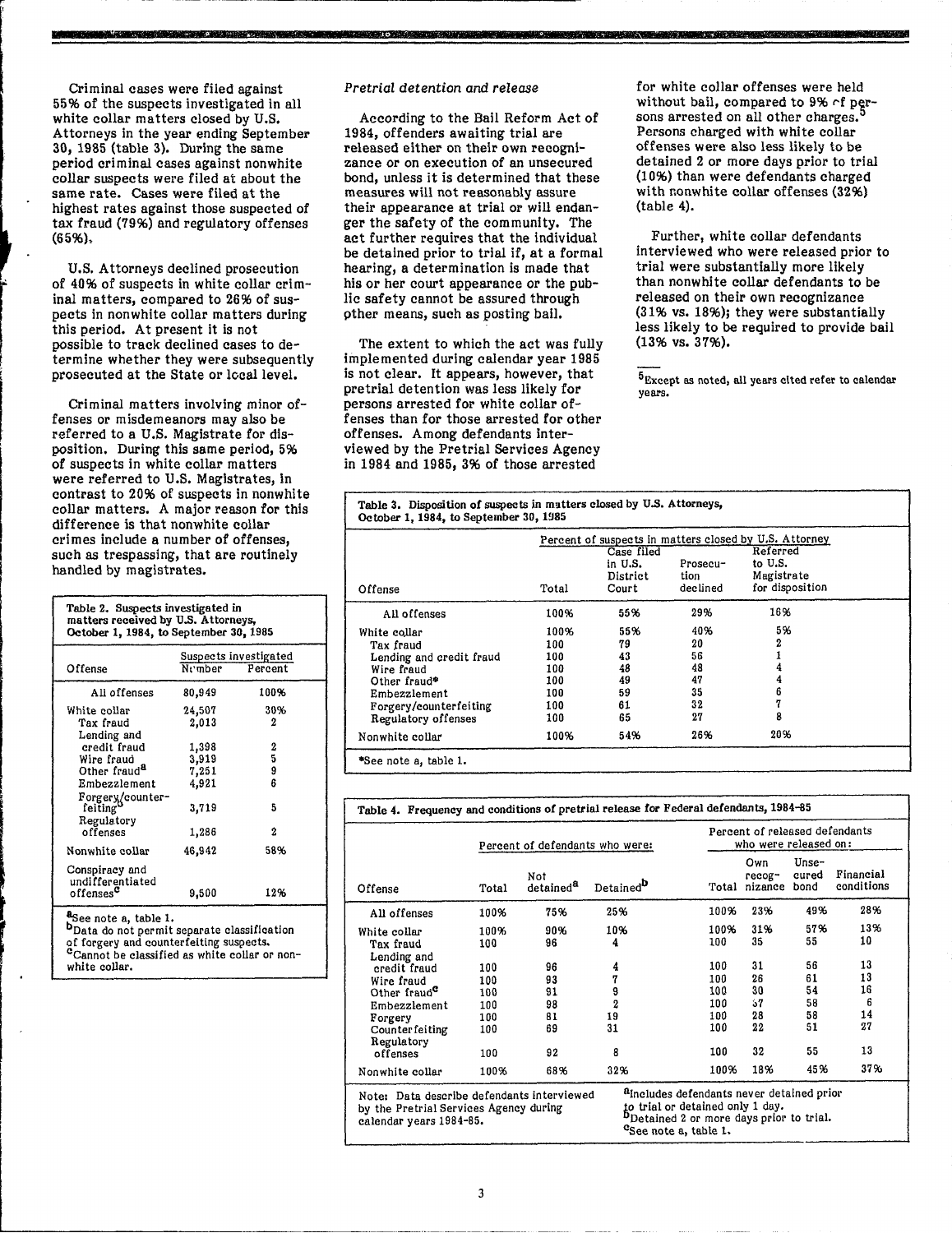|                          |       | Percent of defendants in cases concluded in 1985 who were: |          |       |               |           |                       |
|--------------------------|-------|------------------------------------------------------------|----------|-------|---------------|-----------|-----------------------|
|                          |       | Convicted                                                  |          |       | Not convicted |           | Number of             |
| Offense                  | Total | By plea                                                    | By trial | Total | Dismissed     | Acquitted | defendants            |
| All offenses             | 80%   | 70%                                                        | 10%      | 20%   | 17%           | 3%        | $50,749$ <sup>a</sup> |
| White collar             | 85%   | 78%                                                        | 7%       | 15%   | 12%           | 2%        | 12,516                |
| Tax fraud                | 91    | 76                                                         | 15       |       |               |           | 1,320                 |
| Lending and credit fraud | 79    | 72                                                         |          | 21    | 17            |           | 634                   |
| Wire fraud               | 81    | 71                                                         | 10       | 19    | 15            |           | 1.754                 |
| Other fraud <sup>o</sup> | 83    | 76                                                         |          | 17    | 14            |           | 3,360                 |
| Embezzlement             | 89    | 85                                                         |          | 11    | 10            |           | 1,973                 |
| Forgery                  | 87    | 82                                                         |          | 13    | 12            |           | 2,307                 |
| Counterfeiting           | 87    | 77                                                         | 10       | 13    | 11            |           | 575                   |
| Regulatory offenses      | 83    | 76                                                         |          | 17    | 12            |           | 593                   |
| Nonwhite collar          | 78%   | 68%                                                        | 10%      | 22%   | 18%           | 3%        | 38,105                |

b<sub>See note a, table 1.</sub>

nova za započeno veliko struktura na stanova na na struktura za na stanova za struktura na započeno za na zapo

Note: See Note, table 1. <sup>8</sup>Includes 128 defendants whose offense type

was unknown.

# *Convictions*

During 1985, 10,733 defendants were convicted of Federal white collar crimes--2696 of all Federal defendants convicted for that year. The conviction rate for white collar cases terminated in 1985 was 85%, compared to a rate of 7896 for nonWhite collar cases (table 5). In every category of white collar crime the conviction rate was higher than the total rate for nonwhite collar crimes. The highest conviction rate was for tax fraud (91%).

Overall, white collar defendants pled guilty to at least one of the charges against them at a higher rate than did nonwhite collar defendants (78% vs. 6896). Among white collar offenses, defendants in cases of embezzlement and forgery pled guilty at the highest rates.

About a third of all defendants in white collar cases who did not plead guilty were convicted, about the same proportion as nonwhite collar defendants (table 6). However, persons charged with counterfeiting and tax fraud who did not plead guilty were convicted at much higher rates (4596 and 6396, respectively). The high rate of tax fraud convictions may reflect the priority given to cases that Involve illegal earnings from drugs or other organized crime sources.

Among white collar crime defendants, 296 were acquitted in either judge or jury trials (table 5). Cases against 1296 of white collar defendants were dismissed.

The dismissal of a case, however, does not necessarily mean that the defendant is free from further prosecution, because cases dismissed without prejudice may be refiled by the U.S. Attorney at a later date, on the same or similar charges. (Dismissal may also be a tactical procedure to separate codefendants in order to permit one to

| Table 6. Convictions of Federal<br>defendants who pled not guilty, 1985                                                                 |                                              |                |  |  |  |  |
|-----------------------------------------------------------------------------------------------------------------------------------------|----------------------------------------------|----------------|--|--|--|--|
|                                                                                                                                         | Defendants who<br>pled not guilty<br>Percent |                |  |  |  |  |
| Offense                                                                                                                                 | Number                                       | convicted      |  |  |  |  |
| All offenses                                                                                                                            | $15,563^{\text{a}}$                          | 33%            |  |  |  |  |
| White collar<br>Tax fraud<br>Lending and                                                                                                | 2,929<br>340                                 | 34%<br>63      |  |  |  |  |
| credit fraud<br>Wire fraud                                                                                                              | 188<br>511                                   | 25<br>35       |  |  |  |  |
| Other fraud <sup>b</sup><br>Embezzlement<br>Forgery                                                                                     | 824<br>310<br>418                            | 30<br>26<br>29 |  |  |  |  |
| Counterfeiting<br>Regulatory                                                                                                            | 139                                          | 45             |  |  |  |  |
| offenses<br>Nonwhite collar                                                                                                             | 199<br>12,601                                | 29<br>32%      |  |  |  |  |
| Note: See Note, table 1.<br><sup>a</sup> Includes 33 defendants whose offense type<br>was unknown.<br><sup>p</sup> See note a, table 1. |                                              |                |  |  |  |  |

testify against another, to correct technical problems, or to modify allegations in an indictment.) Defendants whose Federal cases have been dismissed may also be charged at the State level for similar activities.

# *Sentences*

Offenders convicted of white collar crimes in cases terminated in 1985 were less likely to be sentenced to incarceration and more likely to be sentenced to probation than offenders convicted of nonwhite collar crimes (table 7). When sentenced to incarceration, white collar offenders were also more likely to receive a combined sentence that included probation than were other offenders.

1

,

j

Overall, 40% of white collar defendants convicted in 1985 were sentenced to incarceration, compared to 5496 for offenders convicted of nonwhite collar offenses. The lower rate of incarceration held for all categories of white collar crime except counterfeiting. Those convicted of counterfeiting were sentenced to incarceration at a higher rate (58%) than those convicted of nonwhite collar crimes.

| Table 7. Type of sentence imposed on convicted Federal offenders, 1985 |       |                                              |                                                          |                  |              |  |
|------------------------------------------------------------------------|-------|----------------------------------------------|----------------------------------------------------------|------------------|--------------|--|
|                                                                        |       | Percent of convicted offenders sentenced to: |                                                          |                  |              |  |
|                                                                        |       | Incarceration <sup>u</sup>                   |                                                          |                  |              |  |
|                                                                        |       | incarcera-                                   | Incarcera-                                               | Proba-           |              |  |
| Offense                                                                | Total | tion<br>only                                 | tion plus<br>probation                                   | tion<br>only $a$ | Fine<br>only |  |
| All offenses                                                           | 50%   | 35%                                          | 16%                                                      | 38%              | 12%          |  |
| White collar                                                           | 40%   | 20%                                          | 20%                                                      | 56%              | 4%           |  |
| Tax fraud                                                              | 48    | 18                                           | 30                                                       | 49               | 3            |  |
| Lending and credit fraud                                               | 39    | 20                                           | 20                                                       | 59               |              |  |
| Wire fraud                                                             | 50    | 21                                           | 29                                                       | 48               |              |  |
| Other fraud <sup>o</sup>                                               | 37    | 20                                           | 17                                                       | 59               |              |  |
| Embezzlement                                                           | 28    | 9                                            | 19                                                       | 71               |              |  |
| Forgery                                                                | 45    | 28                                           | 17                                                       | 55               | ß            |  |
| Counter feiting                                                        | 58    | 38                                           | 20                                                       | 41               |              |  |
| Regulatory offenses                                                    | 17    | 5                                            | 12                                                       | 48               | 35           |  |
| Nonwhite collar                                                        | 54%   | 40%                                          | 15%                                                      | 31%              | 15%          |  |
| Note: Numbers may not add to totals<br>because of rounding.            |       |                                              | "May include fines.<br><sup>D</sup> See note a, table 1. |                  |              |  |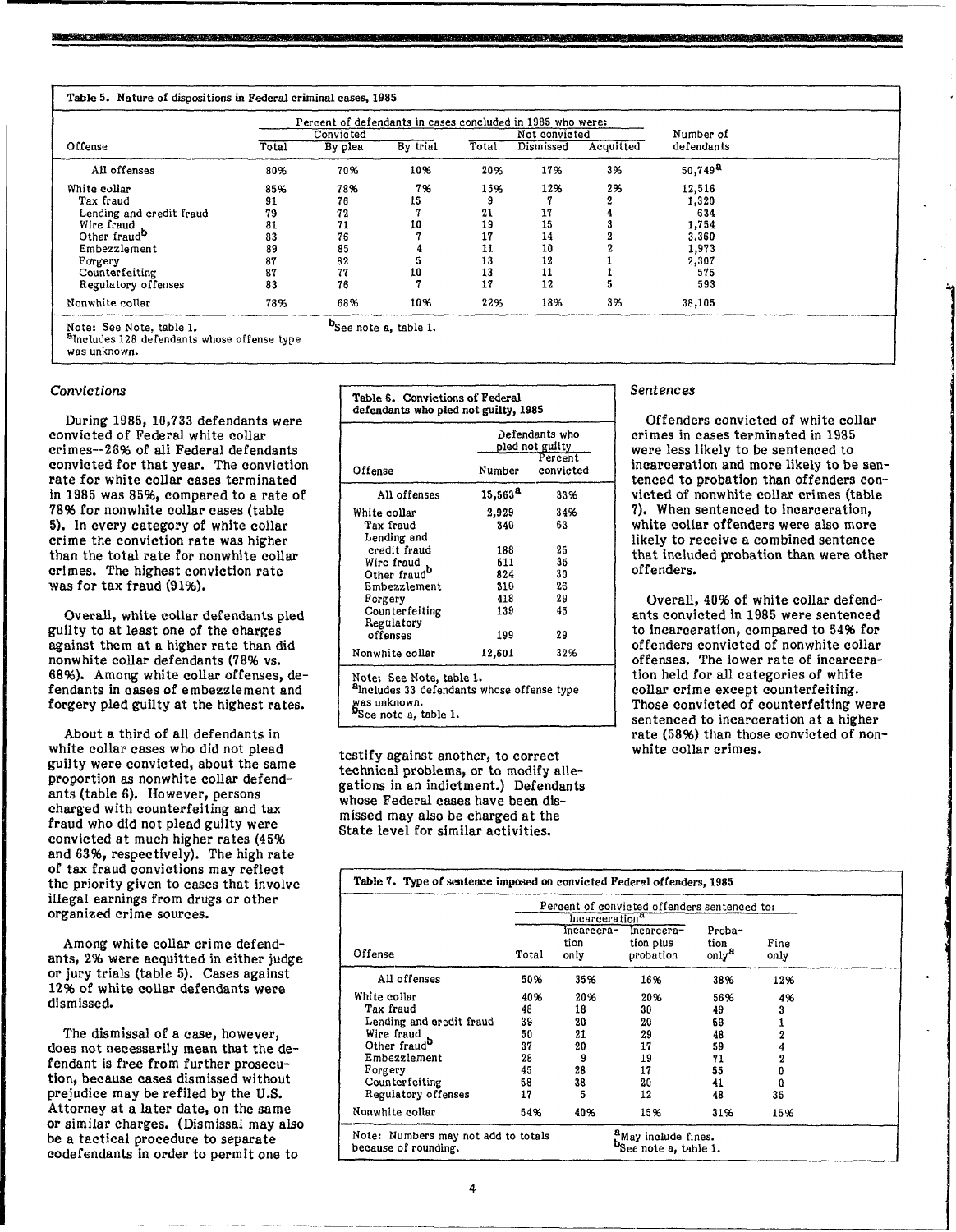About 17% of defendants convicted of white collar regulatory offenses received incarceration sentences. Twice &s many were sentenced to pay a fine. The use of fines rather than incarceration for this group may reflect, among other factors, the corporate nature of these defendants. Although some statutes permit incarceration of corporate officers or placement of a corporation on probation (conditioned on restitution or other public acts), such practices are rarely used.

In some white collar crime areas, the difference in incarceration rates may also be due to the tendency of white collar offenders to have significantly less serious prior records than nonwhite collar offenders convicted of similar crimes. For example, comparing fraud and embezzlement against the U.S. Government with simple theft from the Government (a nonwhite collar crime), nearly the same percentages of convicted offenders were sentenced to incarceration when one controls for their prior records (table 8).

The same was not true, however, for offenders convicted of similar crimes against lending and credit institutions. Higher percentages of offenders convicted of nonwhite collar theft were sentenced to incarceration regardless of prior record. Among offenders convicted of the various forms of theft from the U.S. Postal Service, the pattern was mixed.

The average length of incarceration sentences received by white collar defendants was 29 months (see table 12). This compares to an average of 50 months for offenders convicted of nonwhite collar offenses. During this period about 796 of white collar offenders received sentences in excess of 5 years, compared to 20% of nonwhite collar offenders (table 9). Those convicted of counterfeiting and forgery, however, were much more likely than other white collar offenders to receive sentences of more than 5 years.

Table 8. Percent of convicted Federal offenders sentenced to incarceration, by type of victim and prior record of offender, 1985

T **M'** 

|                                   |                     |                                |                                   |                               |                     | Percent of offenders sentenced to incarceration when victim was: |  |  |  |  |  |  |  |  |
|-----------------------------------|---------------------|--------------------------------|-----------------------------------|-------------------------------|---------------------|------------------------------------------------------------------|--|--|--|--|--|--|--|--|
|                                   |                     | U.S. Government                | Lending and credit<br>institution |                               |                     | <b>U.S Postal Service</b>                                        |  |  |  |  |  |  |  |  |
| Prior record<br>of offender       | Theft or<br>larcenv | Embezzle-<br>ment or<br>fraud* | Theft or<br>larceny               | Embezzle-<br>ment or<br>fraud | Theft or<br>larcenv | Embezzle-<br>ment or<br>forgery                                  |  |  |  |  |  |  |  |  |
| No prior convictions              | 15%                 | 18%                            | 44%                               | 27%                           | 20%                 | 16%                                                              |  |  |  |  |  |  |  |  |
| Convicted but not<br>incarcerated | 39                  | 32                             | 81                                | 44                            | 51                  | 34                                                               |  |  |  |  |  |  |  |  |
| Previously<br>incarcerated        | 58                  | 55                             | 92                                | 71                            | 78                  | 80                                                               |  |  |  |  |  |  |  |  |
| Note: Includes all sentences to   |                     |                                | *Excludes tax fraud.              |                               |                     |                                                                  |  |  |  |  |  |  |  |  |

, **3** 

A

incarcera tion.

|                                                                                                                             |                   |                   | Percent sentenced to incarceration for:                                                                |                 |                                         |  |
|-----------------------------------------------------------------------------------------------------------------------------|-------------------|-------------------|--------------------------------------------------------------------------------------------------------|-----------------|-----------------------------------------|--|
| Offense                                                                                                                     | Total             | 1 year<br>or less | 13 months<br>to 5<br>years                                                                             | Over 5<br>vears | Number<br>sentenced to<br>incarceration |  |
| All offenses                                                                                                                | 100%              | 45%               | 39%                                                                                                    | 16%             | 14,226 <sup>a</sup>                     |  |
| White collar<br>Tax fraud                                                                                                   | 100%<br>100       | 49%<br>62         | 44%<br>33                                                                                              | 7%<br>5         | 4,265<br>571                            |  |
| Lending and<br>credit fraud                                                                                                 | 100               | 48                | 49                                                                                                     | 4               | 216                                     |  |
| Wire fraud<br>Other fraud <sup>D</sup>                                                                                      | 100<br>100        | 42<br>51<br>62    | 51<br>44<br>33                                                                                         | 7<br>5<br>6     | 705<br>1,016                            |  |
| Embezzlement<br>Forgery<br>Counterfeiting                                                                                   | 100<br>100<br>100 | 40<br>34          | 49<br>52                                                                                               | 11<br>14        | 487<br>897<br>289                       |  |
| Regulatory offenses                                                                                                         | 100               | 71                | 27                                                                                                     |                 | 84                                      |  |
| Nonwhite collar                                                                                                             | 100%              | 44%               | 37%                                                                                                    | 20%             | 9,915                                   |  |
| Note: Percents may not total to 100%<br>because of rounding. See Note, table 1.<br>Includes all sentences to incarceration. |                   |                   | a <sub>Includes</sub> 46 offenders whose offense<br>type was unknown.<br><b>"</b> See note a, table 1. |                 |                                         |  |

#### Time served

Off-nders actually serve only a portion of their initially imposed sentences due to time off for good behavior and parole. Among offenders sentenced to more than 1 year who were released from Federal prisons in 1985 and 1986, the median time served by white collar offenders was exactly the same as the median time served by all offenders sentenced to similar length terms. For all offenders sentenced to 1-2 years, median time served was 14 months; for sentences of 25 months to 5 years, median time served was 19 months; and for sentences of between 61 months and 10 years, median time served was  $24$ months.

<sup>6</sup>See Methodology for a description of this calculation. For numerical values of the average length of prison time served by Federal offenders, see Sentencing and Time Served, BJS Special Report, NCJ-IOI043, June 1987, table 3.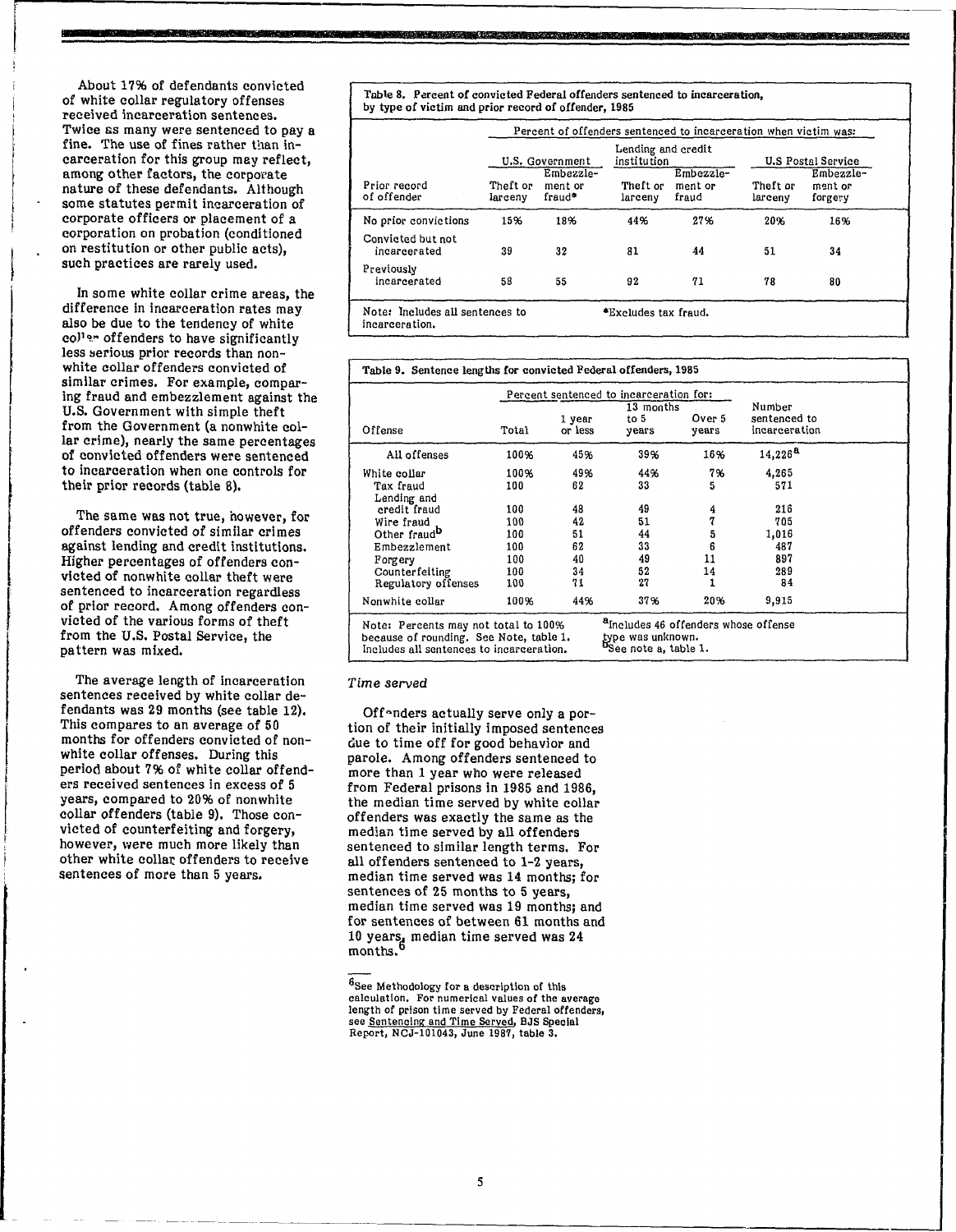#### Table 10. Convictions in Federal court for white collar and nonwhite collar offenses, 1980-85

|                                                                        |                                |                                |                                |                                | Number of defendants convicted |                                |                              |                       |                       |          | Percent of all defendants convicted |          |          |
|------------------------------------------------------------------------|--------------------------------|--------------------------------|--------------------------------|--------------------------------|--------------------------------|--------------------------------|------------------------------|-----------------------|-----------------------|----------|-------------------------------------|----------|----------|
| Offense                                                                | 1980                           | 1981                           | 1982                           | 1983                           | 1984                           | 1985                           | Percent<br>change<br>1980-85 | 1980                  | 1981                  | 1982     | 1983                                | 1984     | 1985     |
| All offenses                                                           | 29,952                         | 31,819                         | 34,245                         | 37,295                         | $39,071^{\textstyle a}$        | $40,649^{\rm b}$               | 36%                          | 100%                  | 100%                  | 100%     | 100%                                | 100%     | 100%     |
| White collar<br>Tax fraud<br>Lending and                               | 9,121<br>1,366                 | 9.572<br>1,189                 | 10,591<br>1,099                | 10,877<br>973                  | 10,611<br>1,163                | 10.733<br>1,204                | 18%<br>$-12$                 | 30%<br>5              | 30%<br>4              | 31%<br>3 | 29%<br>3                            | 27%<br>3 | 26%<br>3 |
| credit fraud<br>Wire fraud<br>Other fraud <sup>D</sup><br>Embezzlement | 406<br>1.048<br>1,845<br>1,626 | 489<br>1.199<br>1.995<br>1,780 | 453<br>1,221<br>2.670<br>2,029 | 473<br>1.348<br>3.004<br>1,998 | 494<br>1.692<br>2.795<br>1.767 | 540<br>1,428<br>2,800<br>1.753 | 33<br>36<br>52<br>8          |                       | 2<br>6<br>6           |          |                                     |          |          |
| Forgery<br>Counterfeiting<br>Regulatory                                | 1,564<br>657                   | 1,310<br>677                   | 1,783<br>868                   | 1,844<br>751                   | 1,652<br>571                   | 2,014<br>503                   | 29<br>$-23$                  | 2                     | 4<br>$\boldsymbol{2}$ | 3        |                                     |          | a        |
| offenses<br>Nonwhite collar                                            | 609<br>20,831                  | 933<br>22.247                  | 468<br>23,654                  | 486<br>26,418                  | 477<br>28,457                  | 491<br>29,816                  | $-19$<br>43%                 | $\overline{2}$<br>70% | 3<br>70%              | 69%      | 71%                                 | 73%      | 74%      |

**·SUA** *·M.* 

because of rounding. See Note, table 1. was unknown.<br><sup>A</sup>Includes three offenders whose offense

type was unknown.

#### Trends

From 1980 to 1985 the number of persons convicted of Federal offenses increased at a nearly constant annual rate of 6.3% per year, for a total Increase of 36% over the entire period (table 10). During this 6-year period the number of defendants convicted of white collar crime increased overall by 18%, with major increases occurring during the first 2 years. Among the types of white collar crimes, the greatest increase in convictions was for "other" frauds (including Government program fraud), which rose 52%. Next were wire fraud (36%), lending and credit fraud (3396), and forgery (2996).

With two exceptions the distribution of specific white collar crimes among all white collar crime convictions showed only minor changes over the period. Convictions for tax fraud decreased from 15% of all white collar convictions in 1980 to 11% in 1985. Offenses grouped in the category of other frauds increased from 20% of all white collar convictions in 1980 to 26% in 1985.

# *Sentences*

Between 1980 and 1985, the proportion of convicted nonwhite collar Federal offenders who were sentenced to incarceration Increased from 49% to 54% (table 11). The percent of convicted white collar defendants sentenced to incarceration increased only marginally during the 1990-85 period--from 39% to 40%--with a minor increase in 1982 (43%).

The use of incarceration for some specific categories of white collar offenders, however, did change more substantially over the period:

Note: Percents may not add to totals  $b_{\text{Includes 100}}$  offenders whose offense type  $c_{\text{See note a, table 1}}$ , because of rounding. See Note, table 1. was unknown.

Table 11. Percent of convicted Federal offerders sentenced to incarceration, 1980-85 Percent of convicted offenders sentenced to incarceration Offense 1980 1981 All offenses 46% 48%

| Offense                                  | 1980           | 1981           | 1982           | 1983                  | 1984           | 1985           |  |
|------------------------------------------|----------------|----------------|----------------|-----------------------|----------------|----------------|--|
| All offenses                             | 46%            | 48%            | 51%            | 50%                   | 49%            | 50%            |  |
| White collar<br>Tax fraud<br>Lending and | 39%<br>34      | 40%<br>38      | 43%<br>46      | 41%<br>49             | 38%<br>47      | 40%<br>48      |  |
| credit fraud<br>Wire fraud               | 46<br>53       | 43<br>59       | 40<br>56       | 37<br>50              | 40<br>39       | 39<br>50       |  |
| Other fraud*<br>Embezzlement<br>Forgery  | 33<br>28<br>51 | 34<br>28<br>54 | 38<br>29<br>53 | 34<br>30<br>53        | 33<br>28<br>50 | 37<br>28<br>45 |  |
| Counterfeiting<br>Regulatory             | 57             | 54             | 59             | 56                    | 59             | 58             |  |
| offenses                                 | 19             | 22             | 23             | 20                    | 19             | 17             |  |
| Nonwhite collar                          | 49%            | 51%            | 55%            | 54%                   | 53%            | 54%            |  |
| Note: Includes all sentences to          |                |                |                | *See note a, table 1. |                |                |  |

incarcera tion.

. The percent of convicted tax fraud offenders sentenced to Incarceration Increased from 34% in 1980 to 48% in 1985. As a result, the number of persons sentenced to incerceration for tax fraud was 22% higher in 1985 than It had been in 1980 despite the decrease in total convictions for tax fraud during the period.

 $\bullet$  The rate of incarceration for offenders convicted of other frauds, which includes Government program fraud, increased from 33% In 1980 to 37% In 1985.

• Incarceration for defendents convicted of lending and credit fraud fell from 46% in 1980 to 39% in 1985.

#### *Sentence length*

Among Federal white collar offenders sentenced to incarceration, including sentences combined with probation, the length of the term imposed by the judge increased 2096 (from 24 to 29 months) between 1980 and 1985 (table 12). The most significant Increases were in sentences for tax fraud and

other fraud. Average sentence lengths for tax fraud increased from 11 months in 1980 to 21 months In 1985. Average sentences for other fraud increased from 19 months in 1980 to 26 months In 1985. The length of sentences imposed on defendants convicted of nonwhite collar crime was essentjally unchanged over the same interval.<sup>7</sup> Median sentence lengths were generally unchanged between 1980 and 1985 for both white collar and nonwhite collar offenders (table 13).

<sup>7</sup>Sentence lengths for selected Federal crimes, based on data supplied by the Administrative Office of the U.S. Courts, are presented in <u>Sentencing and Time Served</u>, BJS Special Report, NCJ-101043, June 1987, table 2. These calculations differ from those presented here because they are not based on the same calendar period or the same elasslflcatlon of offenses, and they exclude prison sentences combined with probation.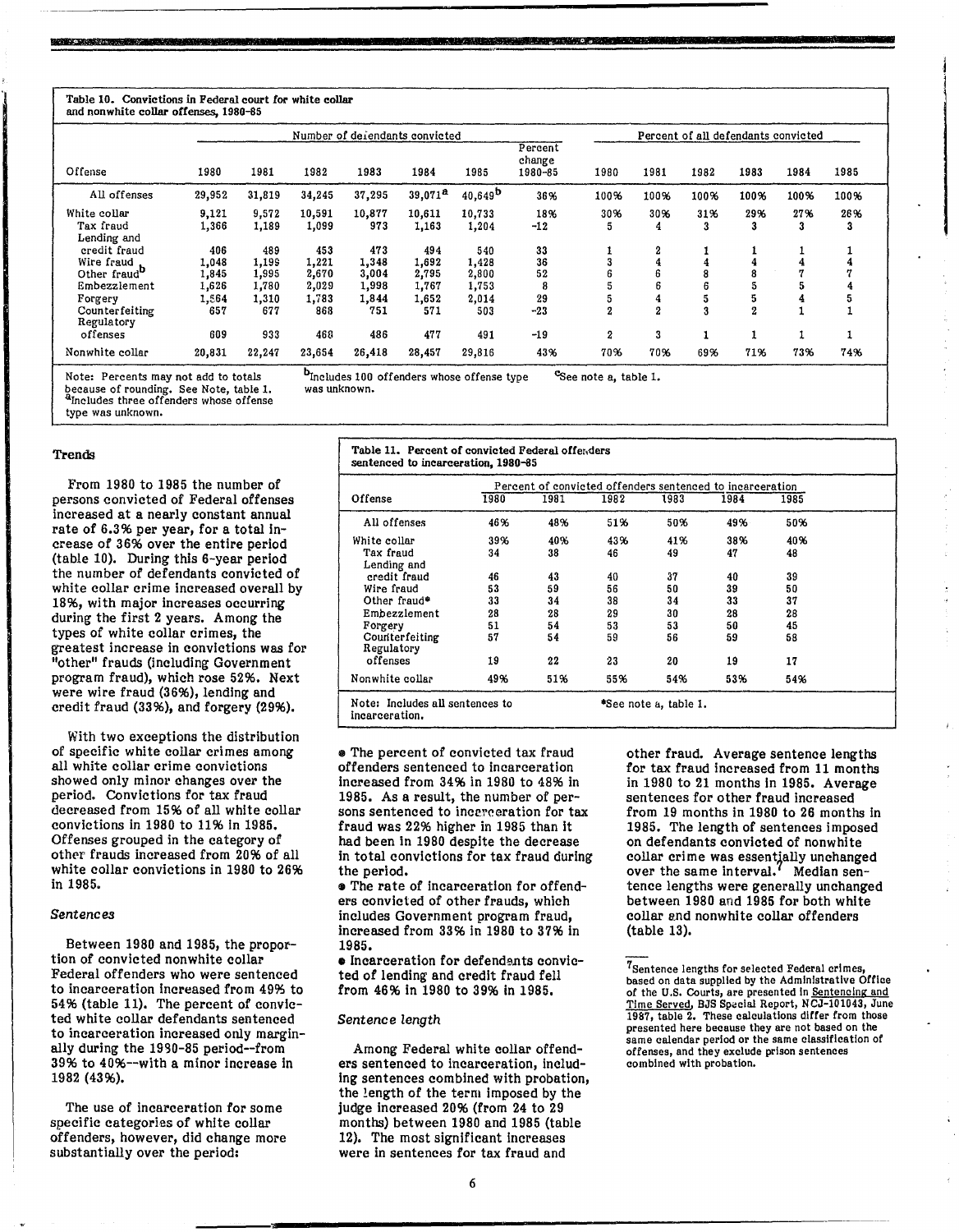#### Defendant characteristics

**-**

Among Federal defendants who had Pretrial Services Agency interviews in 1984 and 1985, those charged with white collar crimes differed in several respects from those charged with nonwhite collar offenses. Moreover, among the white collar crime defendants who were Interviewed, there were substantial differences. These data, however, do not reflect the substantial number of corporate defendants in white collar cases.

In general, defendants of all types were predominantly male, white, non-Hispanic, and younger than 40 and had not attended college (table 14). White collar defendants, however, included higher proportions of women, nonwhites, and persons over 40 than did nonwhite collar defendants. White collar defendants were also less likely to be Hispanic, and they were more likely to have attended college.

With respect to specific white collar offenders, higher proportions of those

Table 12. Average length of sentences to incarceration for Federal offenders, 1980-65 Average sentence length Percent change<br>1980-85 Offense 1980 1981 1982 1983 1984 1985 1980-85 All offenses 42 mos. 44 mos. 44 mos. 41 mos. 44 mos. 44 mos. 5% White collar 24 24 26 26 26 29 20% Tax fraud 11 12 15 17 17 21 86 Lending and credit fraud 21 17 19 19 18 21 -2<br>Wire fraud 30 34 35 32 29 33 11 Wire fraud 30 34 35 32 29 33 11 0ther fraud\* 19 23 23 23 24 26 33<br>
Embezzlement 20 17 20 18 19 24 21 Embezzlement 20 17 20 18 19 24 21<br>
Forgery 31 28 31 34 32 36 15 Forgery 31 28 31 34 32 36 15 Counterfeiting 34 33 31 35 40 40 18 Regulatory<br>offenses offenses 13 18 14 17 12 13 -1 NonWhite collar 51 54 53 48 48 50 0% Note: Includes all sen tences to \*See note a, table 1. incarcera tion.

charged with tax fraud (93%), lending and credit fraud (81%), counterfeiting (76%), and regulatory offenses (90%) were white than were other types of white collar and nonwhite collar defendants. Women were a larger propor-

tion of those charged with embezzlement (41%) and forgery (30%) than those charged with white collar crimes overall (26%) and those charged with other offenses (13%).

Two-thirds of those arrested for tax fraud were over 40, compared to onethird of white collar crime defendants In general and less than one-fourth of the defendants arrested for nonwhite collar offenses.

Those charged with tax fraud, lending and credit fraud, and embezzlement were substantially more likely to have attended college than were other types of defendants. In contrast, those charged with forgery were less likely to have attended college than all other defendants interviewed.

# Methodology

The data tabulations in this report were developed from the BJS integrated Federal JustIce Statistics data

|                              |         | Median sentence length |         |         |           |         |                              |  |  |  |
|------------------------------|---------|------------------------|---------|---------|-----------|---------|------------------------------|--|--|--|
| Offense                      | 1980    | 1981                   | 1982    | 1983    | 1984      | 1985    | Percent<br>change<br>1980-85 |  |  |  |
| All offenses                 | 18 mos. | $18$ mos.              | 24 mos. | 18 mos. | $18$ mos. | 18 mos. | 0%                           |  |  |  |
| White collar                 | 12      | 12                     | 12      | 12      | 12        | 15      | 25%                          |  |  |  |
| Tax fraud<br>Lending and     | 6       | 6                      | 6       | 10      | 12        | 12      | 100                          |  |  |  |
| credit fraud                 | 18      | 12                     | 12      | 12      | 6         | 12      | $-33$                        |  |  |  |
| Wire fraud                   | 24      | 24                     | 24      | 24      | 18        | 24      | 0                            |  |  |  |
| Other fraud <sup>®</sup>     | 9       | 12                     | 12      | 12      | 12        | 12      | 33                           |  |  |  |
| Embezzlement                 | 6       | 6                      | 6       | 6       | 6         | 6       | 0                            |  |  |  |
| Forgery                      | 24      | 24                     | 24      | 24      | 24        | 24      | 0                            |  |  |  |
| Counterfeiting<br>Regulatory | 24      | 24                     | 24      | 30      | 24        | 24      | ٥                            |  |  |  |
| offenses                     | 6       | 4                      | 4       | 5       | 6         | 6       | O                            |  |  |  |
| Nonwhite collar              | 24      | 24                     | 24      | 24      | 24        | 24      | 0%                           |  |  |  |

**-**

| Offense                      | Percent of persons arrested who were:<br>Education |        |       |               |                 |                   |                   |            |                      |                     |  |
|------------------------------|----------------------------------------------------|--------|-------|---------------|-----------------|-------------------|-------------------|------------|----------------------|---------------------|--|
|                              | Sex                                                |        | Race  |               | Ethnicity       |                   | Age               |            |                      |                     |  |
|                              | Male                                               | Female | White | Non-<br>white | $His-$<br>panic | Non-His-<br>panic | $40$ and<br>under | Over<br>40 | <b>No</b><br>college | Attended<br>college |  |
| All offenses                 | 84%                                                | 16%    | 72%   | 28%           | 21%             | 79%               | 75%               | 25%        | 74%                  | 26%                 |  |
| White collar                 | 74%                                                | 26%    | 66%   | 34%           | 10%             | 90%               | 66%               | 34%        | 67%                  | 33%                 |  |
| Tax fraud<br>Lending and     | 88                                                 | 12     | 93    | 7             | 2               | 98                | 33                | 67         | 56                   | 44                  |  |
| credit fraud                 | 82                                                 | 18     | 81    | 19            | 5               | 95                | 60                | 40         | 51                   | 49                  |  |
| Wire fraud                   | 83                                                 | 17     | 69    | 31            | 5               | 95                | 59                | 41         | 58                   | 42                  |  |
| Other fraud*                 | 75                                                 | 25     | 62    | 38            | 15              | 85                | 64                | 36         | 65                   | 35                  |  |
| Embezzlement                 | 59                                                 | 41     | 68    | 32            | 10              | 90                | 74                | 26         | 60                   | 40                  |  |
| Forgery                      | 70                                                 | 30     | 52    | 48            | 11              | 89                | 80                | 20         | 83                   | 17                  |  |
| Counterfeiting<br>Regulatory | 86                                                 | 14     | 76    | 24            | 9               | 91                | 73                | 27         | 76                   | 24                  |  |
| offenses                     | 92                                                 | 8      | 90    | 10            | 11              | 89                | 50                | 50         | 65<br><b>COLUM</b>   | 35                  |  |
| Nonwhite collar              | 87%                                                | 13%    | 74%   | 26%           | 26%             | 74%               | 78%               | 22%        | 78%                  | 22%                 |  |

~u.s. G.P.O. 1987-202-032,60020